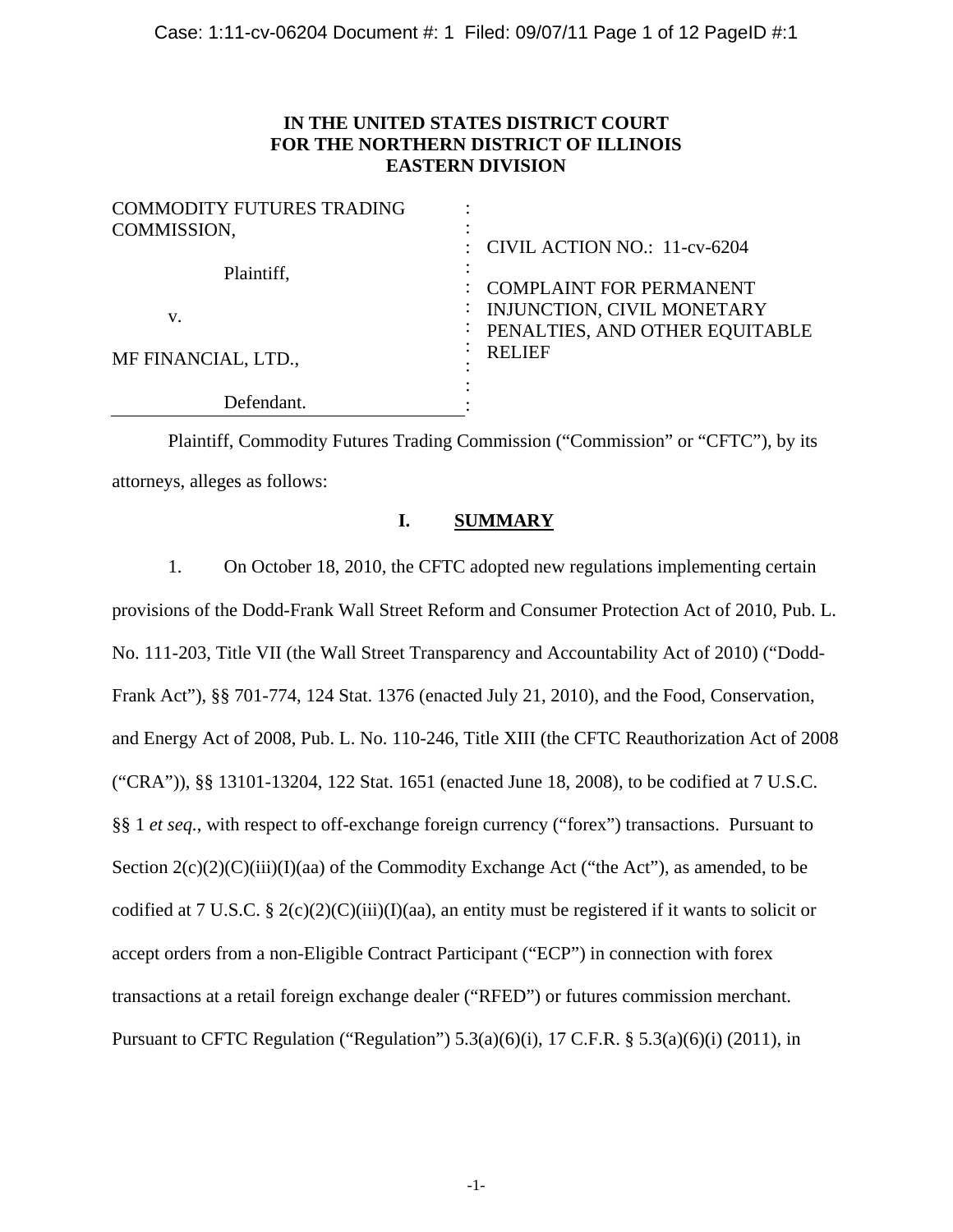### Case: 1:11-cv-06204 Document #: 1 Filed: 09/07/11 Page 2 of 12 PageID #:2

connection with retail forex transactions, all RFEDs must be registered with the CFTC as of October 18, 2010.

2. Beginning on October 18, 2010 and continuing to the present (the "relevant period"), Defendant MF Financial, Ltd.("MFFX"), upon information and belief, solicits or accepts orders from non-ECPs located in the United States in connection with retail forex transactions and is, or offers to be, the counterparty to these retail forex transactions without being registered as an RFED with the CFTC, in violation of Section  $2(c)(2)(C)(iii)(I)(aa)$  of the Act, as amended, to be codified at 7 U.S.C. § 2(c)(2)(C)(iii)(I)(aa), and Regulation 5.3(a)(6)(i), 17 C.F.R. § 5.3(a)(6)(i) (2011).

3. By virtue of this conduct and the further conduct described herein, MFFX has engaged, is engaging, or is about to engage in acts and practices in violation of the Act, as amended, and the Regulations.

4. Accordingly, pursuant to Section 6c of the Act, as amended, to be codified at 7 U.S.C. § 13a-1, and Section 2(c)(2) of the Act, as amended, to be codified at 7 U.S.C. § 2(c)(2), the Commission brings this action to enjoin MFFX's unlawful acts and practices and to compel its compliance with the Act, as amended, and the Regulations and to further enjoin MFFX from engaging in certain commodity or forex-related activity, including, through its website, soliciting or accepting orders from U.S. customers and offering to be the counterparty to customers' forex transactions, without appropriate registration with the Commission.

5. In addition, the Commission seeks civil monetary penalties and remedial ancillary relief, including, but not limited to, trading and registration bans, disgorgement, rescission, preand post-judgment interest, and such other relief as the Court may deem necessary and appropriate.

-2-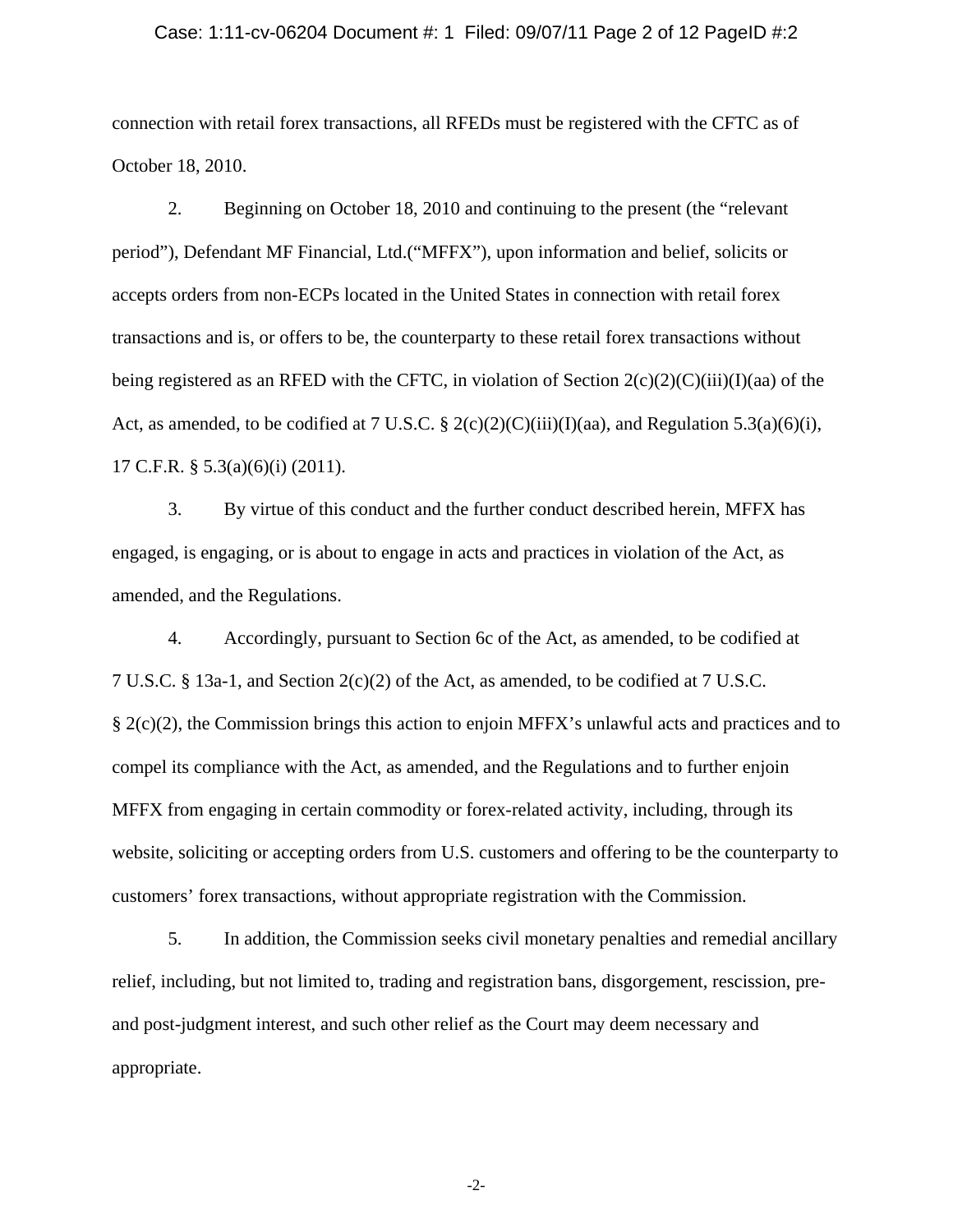### Case: 1:11-cv-06204 Document #: 1 Filed: 09/07/11 Page 3 of 12 PageID #:3

6. Unless restrained and enjoined by this Court, MFFX likely will continue to engage in the acts and practices alleged in this Complaint and similar acts and practices, as more fully described below.

### **II. JURISDICTION AND VENUE**

7. Section 6c(a) of the Act, as amended, to be codified at 7 U.S.C. § 13a-1(a), authorizes the Commission to seek injunctive relief against any person whenever it shall appear to the Commission that such person has engaged, is engaging, or is about to engage in any act or practice constituting a violation of the Act or any rule, regulation, or order thereunder.

8. The Commission has jurisdiction over the conduct and transactions at issue in this case pursuant to Sections  $2(c)(2)$  and 6c of the Act, as amended, to be codified at 7 U.S.C. §§  $2(c)(2)$  and 13a-1.

9. Venue properly lies with the Court pursuant to Section 6c(e) of the Act, as amended , to be codified at 7 U.S.C. § 13a-1(e), because MFFX transacts business in this District and certain transactions, acts, practices, and courses of business alleged in this Complaint occurred, are occurring, and/or are about to occur within this District.

## **III. PARTIES**

10. Plaintiff **Commodity Futures Trading Commission** is an independent federal regulatory agency charged by Congress with the administration and enforcement of the Act, 7 U.S.C. §§ 1 *et seq*., and the Regulations thereunder, 17 C.F.R. §§ 1.1 *et seq*. (2011).

11. Defendant **MF Financial, Ltd.** is a company that is apparently incorporated in Belize. According to its website, MFFX's principal place of business is  $2<sup>nd</sup>$  Floor, 145-157 St. John Street, London EC1V 4PY, United Kingdom. MFFX also lists an office at 110 Wall Street,

-3-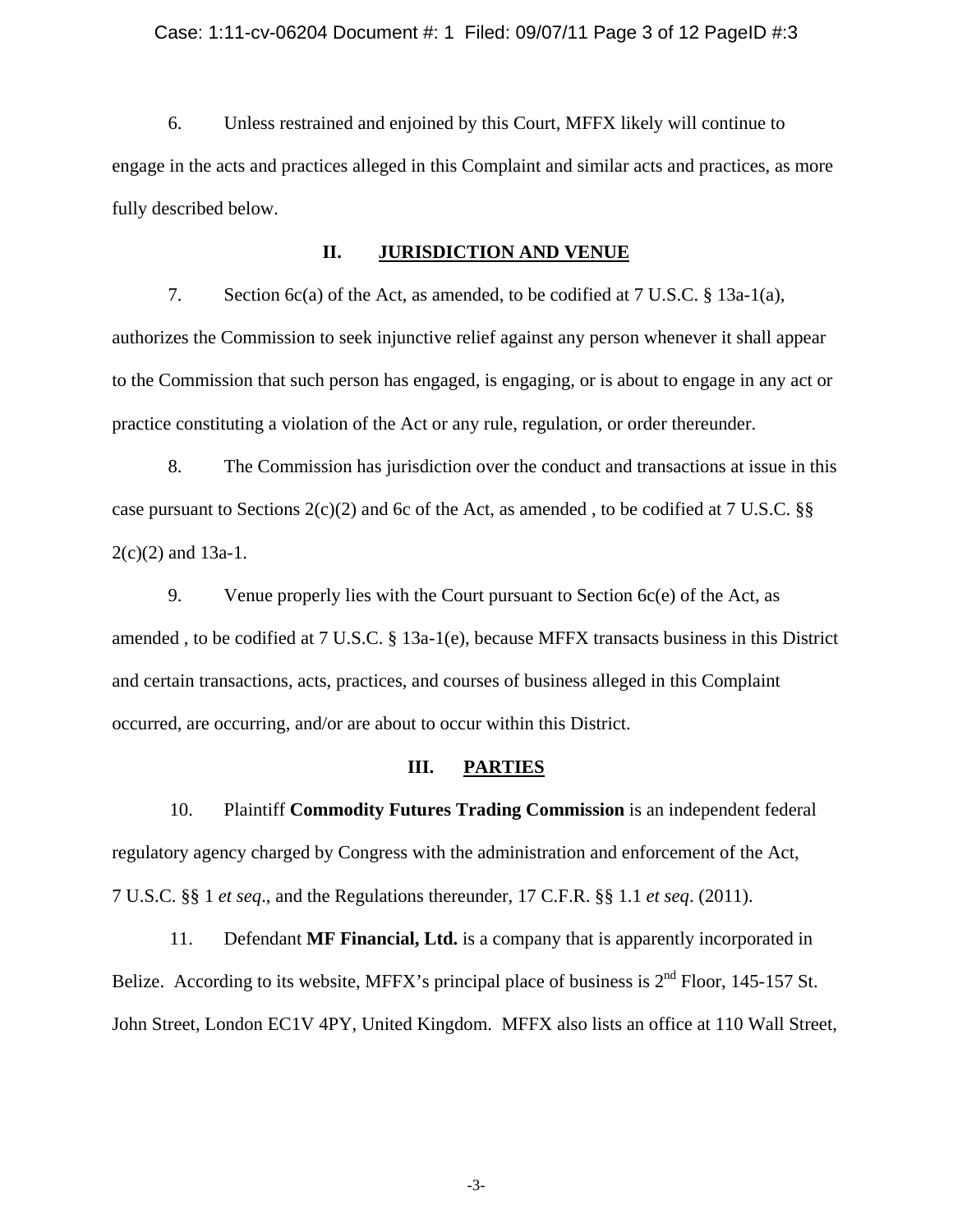### Case: 1:11-cv-06204 Document #: 1 Filed: 09/07/11 Page 4 of 12 PageID #:4

11<sup>th</sup> Floor, New York, NY, 10005 and has a United States toll-free telephone number of 888-384-8860. MFFX has never been registered with the Commission in any capacity.

### **IV. STATUTORY BACKGROUND**

12. For the purposes of trading retail forex, a "retail foreign exchange dealer" is defined in Regulation 5.1(h)(1), 17 C.F.R.  $\S$  5.1(h)(1) (2011), as any person that is, or offers to be, the counterparty to a retail forex transaction, except for certain persons not relevant to this Complaint.

13. An Eligible Contract Participant is defined by the Act, in relevant part, as an individual with total assets in excess of (i) \$10 million, or (ii) \$5 million and who enters the transaction "to manage the risk associated with an asset owned or liability incurred, or reasonably likely to be owned or incurred, by the individual." *See* Section 1a of the Act, as amended, to be codified at 7 U.S.C. § 1a.

## **V. FACTS**

14. On October 18, 2010, the Commission adopted new regulations implementing certain provisions of the Dodd-Frank Act and the CRA. For the purposes of retail forex transactions, the new regulations, among other things, require RFEDs to register with the CFTC.

15. On information and belief, MFFX solicits or accepts orders from United States customers who are not ECPs to open leveraged forex trading accounts through its website, www.mffx.com. This domain name is hosted by a company based in San Antonio, Texas and registered through a domain name registrar in Utah.

16. As advertised on its website, MFFX offers three types of forex trading accounts: "Standard Forex," which requires an opening minimum deposit of \$2000 and allows leverage of up to 200:1; "Mini Forex," which requires an opening minimum deposit of \$100 and allows

-4-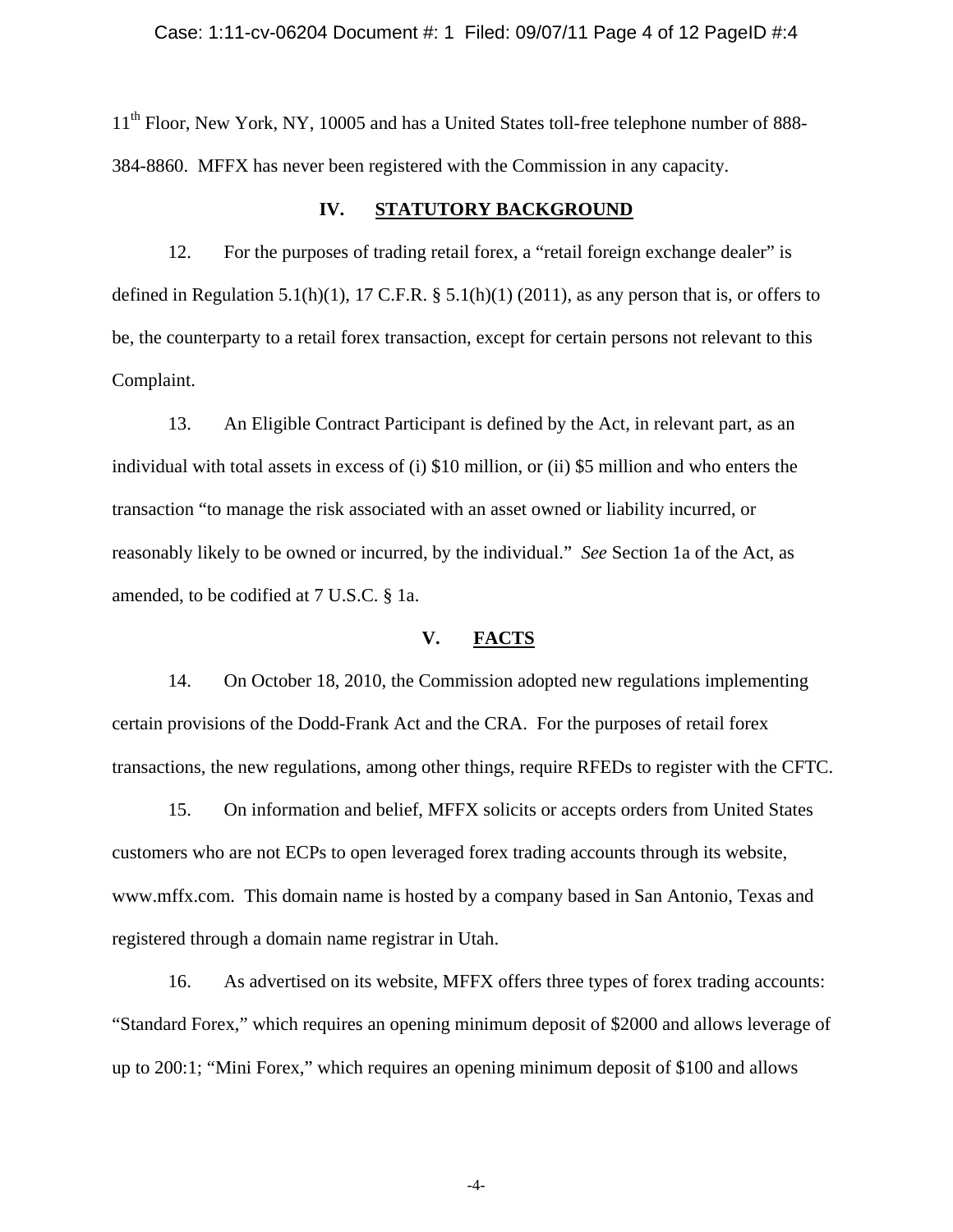#### Case: 1:11-cv-06204 Document #: 1 Filed: 09/07/11 Page 5 of 12 PageID #:5

leverage of up to 200:1; and "Platinum 100K," which requires an opening minimum deposit of \$100,000 and allows leverage of up to 50:1. The amounts required to fund these accounts are quoted in United States dollars.

17. MFFX uses the "MetaTrader" trading platform, which is commonly used by companies that offer forex trading accounts. MetaTrader allows customers to place trades electronically, which MFFX then executes on their behalf. MFFX also offers a "dealing desk," which executes trades that customers place by telephone.

18. Customers can open trading accounts with MFFX by submitting information online through MFFX's website, or sending the documents to MFFX via facsimile.

19. To open an account, the website directs customers to click on a link titled "Open Trading Account." The customer may then either proceed to another link titled "Click Here to APPLY" in order to submit an on-line application or the customer may click on a "Download Form" link in order to print out hard copies of the application documents, including a Trader Account Letter, Trader Agreement, and addenda for joint accounts, partnerships and corporations, and submit them via facsimile.

20. Once customers using the on-line application method acknowledge receipt of the risk disclosures, they are directed to another page to enter account holder information, including name, address, telephone number and email contact information, country of citizenship, and type of account to open. There is a drop down menu for "country" in the address section that allows the customer to choose "United States" and another drop down menu "Country of Citizenship" that also allows customers to choose "United States."

-5-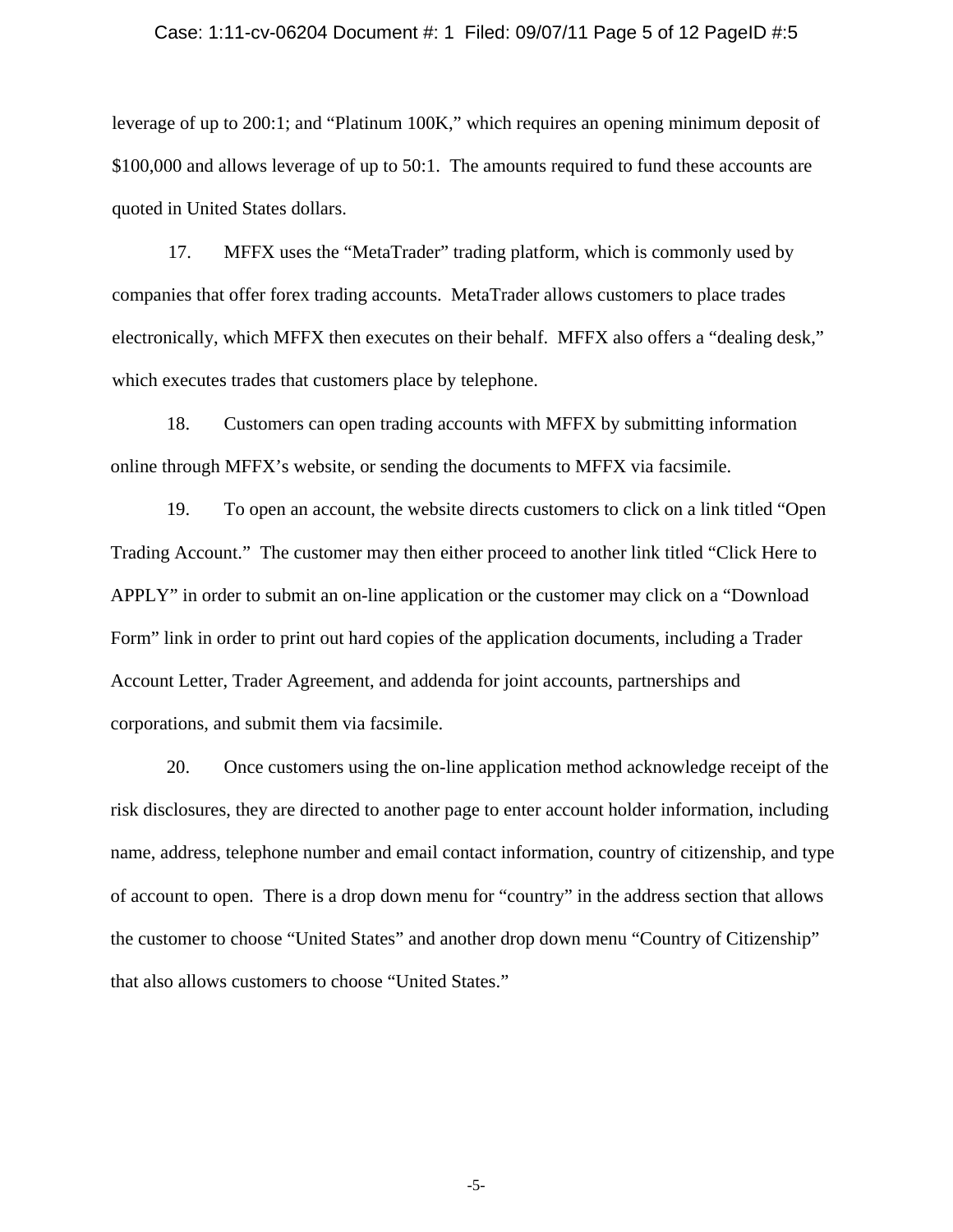### Case: 1:11-cv-06204 Document #: 1 Filed: 09/07/11 Page 6 of 12 PageID #:6

21. The hard copy application documents request similar information, including the "City," "State," "Zip," "Country," and "Country of Citizenship" for each trader to be listed on an account.

22. MFFX inquires about an account holder's annual income and net worth but it fails to inquire whether its customers are "eligible contract participants" and, in fact, appears to allow individual customers who do not have total assets of \$5 million to open accounts.

23. According to the website, after the application is reviewed, MFFX sends the customer wire instruction via email to fund the account. MFFX then deposits the customer funds in an offshore banking facility where they are purportedly kept separate from MFFX's operating capital. Customers are advised that they can withdraw funds from their accounts by submitting a withdrawal form to MFFX.

24. Once MFFX has verified that the account has been funded, it emails the customer a deposit confirmation along with a username and password for the customer to use to place trades through MFFX's trading platform.

25. Paragraph 3 of the MFFX Trader Agreement obligates customers to "deposit and maintain with MFFX margin in such amounts and in such forms as MFFX, in its sole and absolute discretion, may from time to time require."

26. Paragraph 4 of the MFFX Trader Agreement states that each customer position "will be automatically rolled-over as an open position in the Account to the next business day; successively, subject at all times to the right of MFFX, in its sole and absolute discretion, to liquidate said position in accordance with the provisions of this Agreement…" Accordingly, the forex transactions MFFX engages in neither result in delivery within two days nor create an

-6-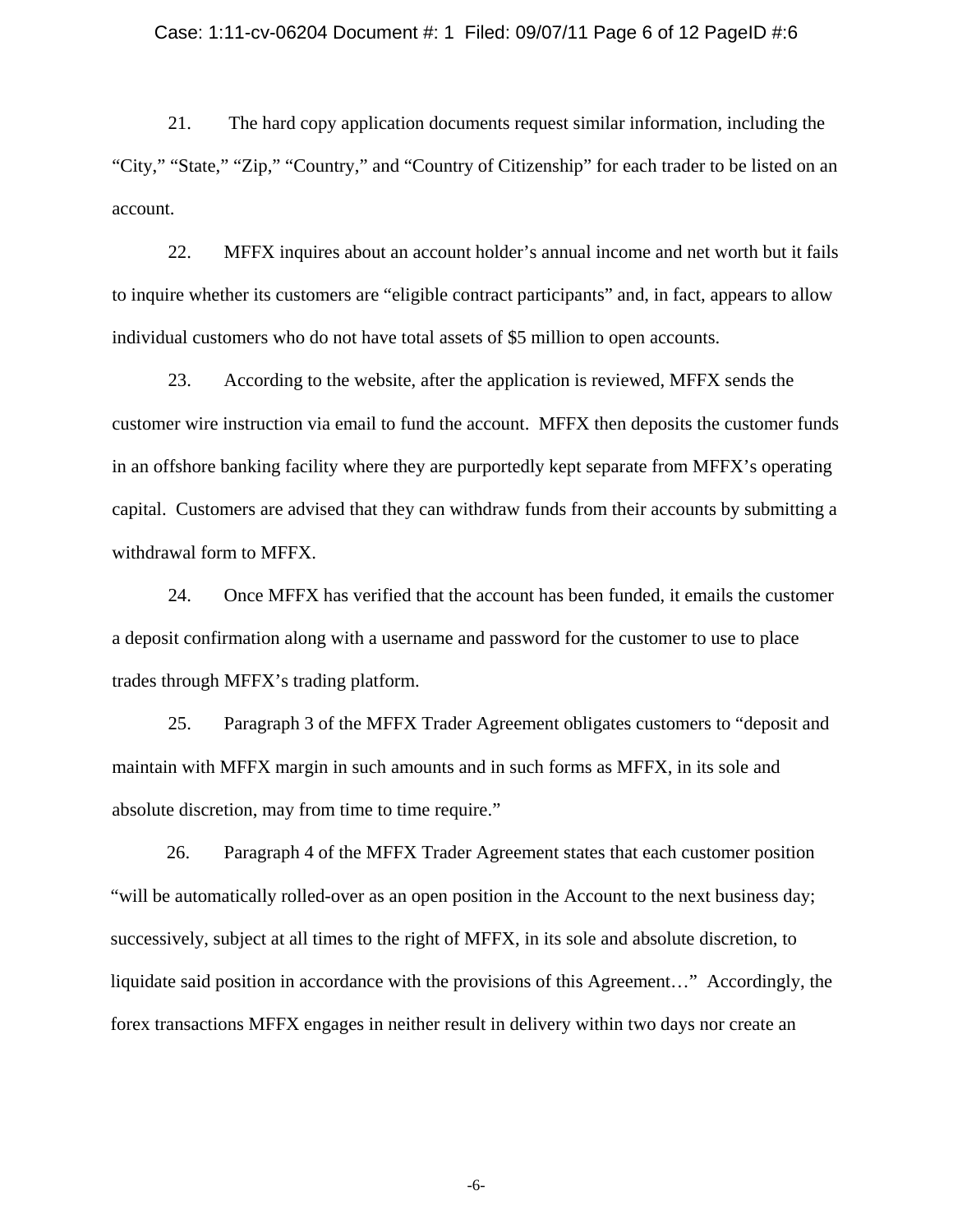### Case: 1:11-cv-06204 Document #: 1 Filed: 09/07/11 Page 7 of 12 PageID #:7

enforceable obligation to deliver between a seller and a buyer who have the ability to deliver and accept delivery, respectively, in connection with their lines of business.

27. Paragraph 23 of the MFFX Trader Agreement provides that the customer "expressly acknowledges and agrees that a situation may arise from time to time whereby an officer, director, partner, affiliate, associate employee, independent contractor, bank, bank employee, dealer or other person associated with MFFX may be the opposing counter party or broker for a Spot FOREX Transaction conducted in the Account. In addition, MFFX or an affiliate may, when appropriate, take as principal the opposing side of a Spot FOREX Transaction conducted in the Account for which it is also acting as Trader's agent pursuant to the terms hereof."

28. Thus, MFFX has been and is acting as an RFED and continues to do so by offering to act as a counterparty for United States customers to trade forex at MFFX.

29. By the date of the filing of this complaint, MFFX has not registered with the Commission as an RFED or in any other capacity.

30. Furthermore, MFFX is not exempt from registration.

# **VI. VIOLATIONS OF THE COMMODITY EXCHANGE ACT**

# **COUNT ONE: VIOLATION OF SECTION 2(c)(2)(C)(iii)(I)(aa) OF THE ACT, AS AMENDED: FAILURE TO REGISTER**

31. Paragraphs 1 through 30 are realleged and incorporated herein.

32. During the relevant period, MFFX solicits or accepts orders from non-ECPs in connection with leveraged or margined forex transactions at an RFED. MFFX engages in this conduct without being registered at an RFED, as required by Regulation  $5.3(a)(6)(i)$ , 17 C.F.R.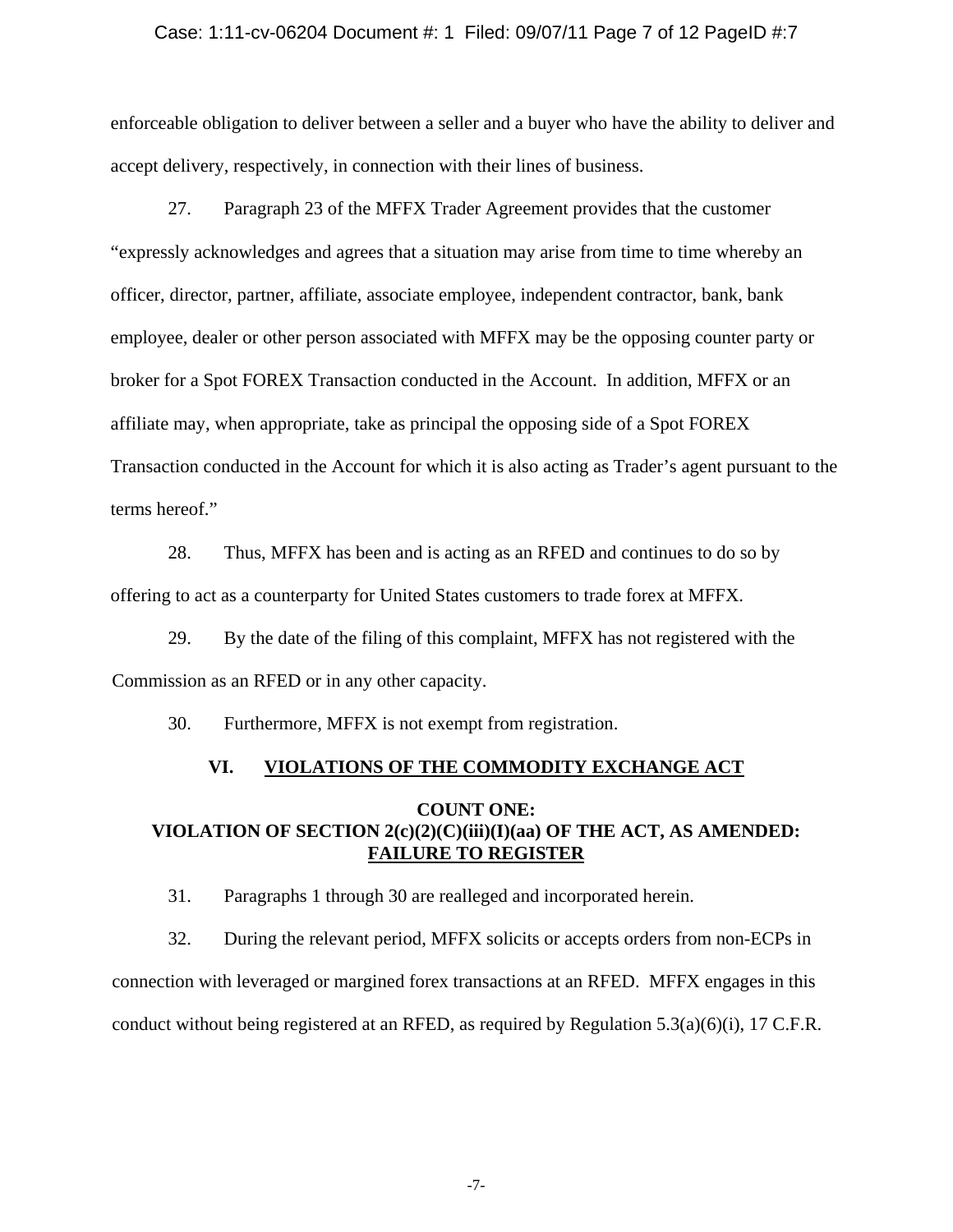## Case: 1:11-cv-06204 Document #: 1 Filed: 09/07/11 Page 8 of 12 PageID #:8

§ 5.3(a)(6)(i) (2011), all in violation of Section  $2(c)(2)(C)(iii)(I)(aa)$  of the Act, as amended, to be codified at 7 U.S.C.  $\S 2(c)(2)(C)(iii)(I)(aa)$ .

33. Each day that MFFX engages in this conduct since October 18, 2010 is alleged as a separate and distinct violation of Section  $2(c)(2)(C)(iii)(I)(aa)$  of the Act, as amended, to be codified at 7 U.S.C.  $\S 2(c)(2)(C)(iii)(I)(aa)$ .

# **COUNT TWO: VIOLATION OF REGULATION 5.3(a)(6)(i) FAILURE TO REGISTER AS A RETAIL FOREIGN EXCHANGE DEALER**

34. Paragraphs 1 through 30 are realleged and incorporated herein.

35. During the relevant period, MFFX is, or offers to be, the counterparty to retail forex transactions without being registered as an RFED, in violation of Regulation 5.3(a)(6)(i), to be codified at 17 C.F.R. § 5.3(a)(6)(i) (2011).

36. Each day that MFFX fails to register as an RFED since October 18, 2010 is alleged as a separate and distinct violation of Regulation 5.3(a)(6)(i), 17 C.F.R. § 5.3(a)(6)(i) (2011).

# **VII. RELIEF REQUESTED**

WHEREFORE, the CFTC respectfully requests that this Court, as authorized by Section 6c of the Act, as amended, to be codified at 7 U.S.C. § 13a-1, and pursuant to its own equitable powers, enter:

A. An order finding that MFFX violated Section  $2(c)(2)(C(iii)(I)(aa)$  of the Act, as amended, to be codified at 7 U.S.C.  $\S 2(c)(2)(C)(iii)(I)(aa);$ 

B. An order finding that MFFX violated Regulation 5.3(a)(6)(i), 17 C.F.R.  $§ 5.3(a)(6)(i) (2011);$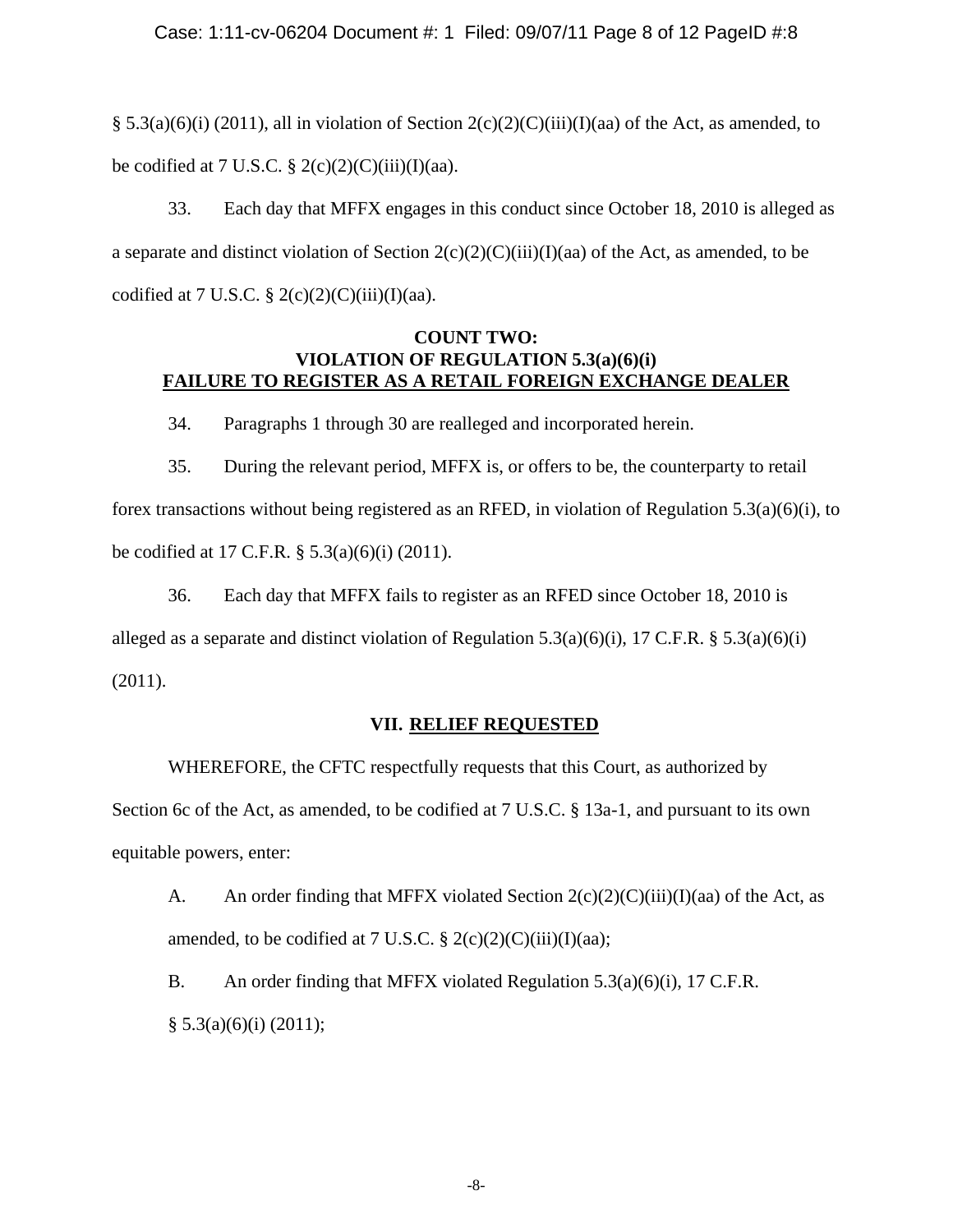C. An order of permanent injunction prohibiting MFFX, and any other person or entity associated with it, from engaging in conduct in violation of Section  $2(c)(2)(C)(iii)(I)(aa)$  of the Act, as amended, to be codified at

7 U.S.C. § 2(c)(2)(C)(iii)(I)(aa);

D. An order of permanent injunction prohibiting MFFX, and any other person or entity associated with it, from engaging in conduct in violation of Regulation 5.3(a)(6)(i), 17 C.F.R. § 5.3(a)(6)(i) (2011);

E. An order of permanent injunction prohibiting MFFX, and any other person or entity associated with it or its website, from operating its website while in violation of Section  $2(c)(2)(C)(iii)(I)(aa)$  of the Act, as amended, to be codified at

7 U.S.C. § 2(c)(2)(C)(iii)(I)(aa), and Regulation 5.3(a)(6)(i), 17 C.F.R. § 5.3(a)(6)(i) (2011);

F. An order of permanent injunction prohibiting MFFX and any successor thereof, from, directly or indirectly:

1) Trading on or subject to the rules of any registered entity (as that term is defined in Section 1a of the Act, as amended, to be codified at 7 U.S.C. § 1a);

2) Entering into any transactions involving commodity futures, options on commodity futures, commodity options (as that term is defined in Regulation 32.1(b)(1)), 17 C.F.R. § 32.1(b)(1) (2011)) ("commodity options"), swaps, and/or foreign currency (as described in Sections  $2(c)(2)(B)$  and  $2(c)(2)(C)(i)$  of the Act, as amended, to be codified at 7 U.S.C. §§  $2(c)(2)(B)$  and  $2(c)(2)(C)(i)$  ("forex contracts"), for its own personal account or for any account in which it has a direct or indirect interest;

-9-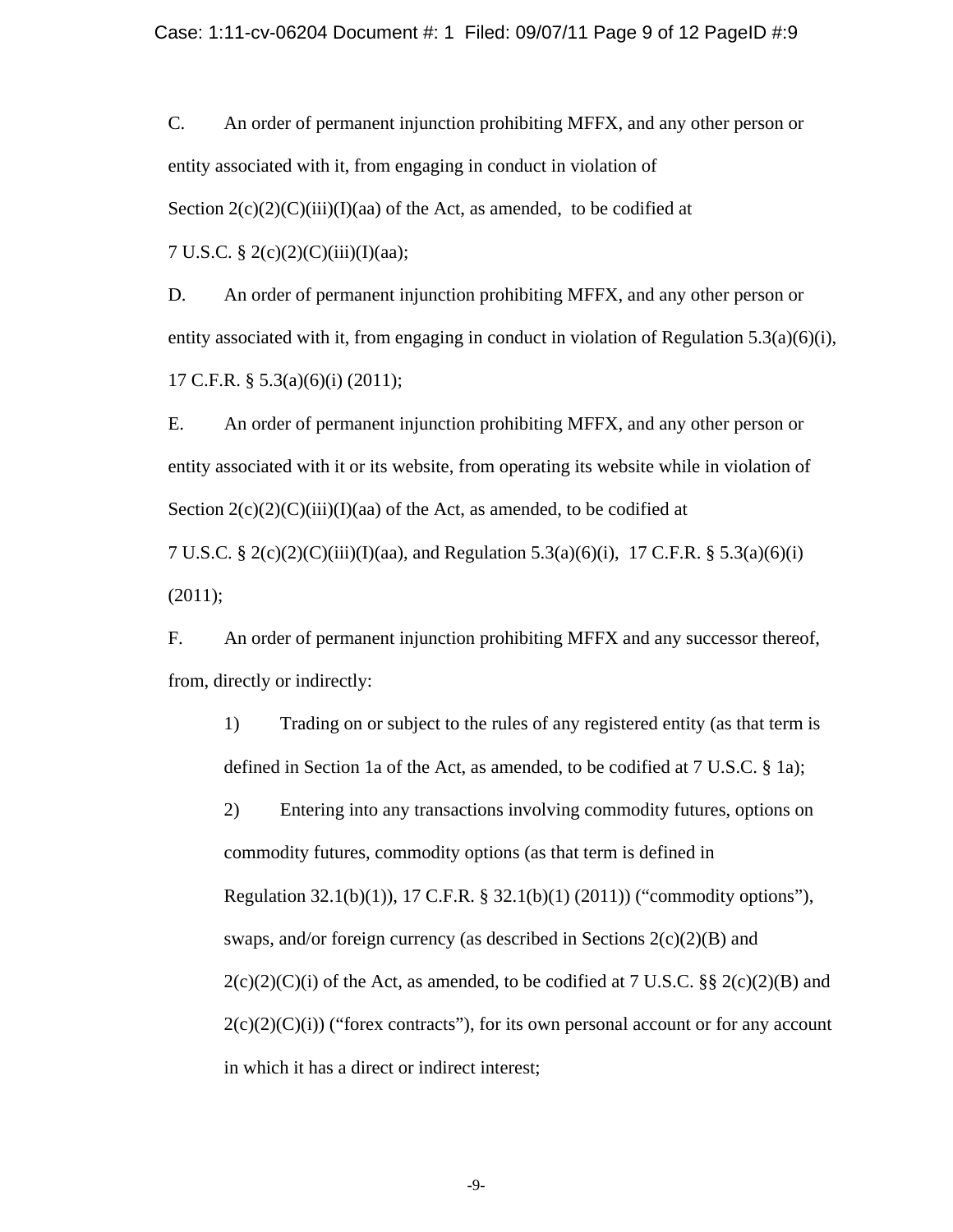3) Having any commodity futures, options on commodity futures, commodity options, swaps, and/or forex contracts traded on its behalf;

4) Controlling or directing the trading for or on behalf of any other person or entity, whether by power of attorney or otherwise, in any account involving commodity futures, options, commodity options, swaps, and/or forex contracts;

5) Soliciting, receiving or accepting any funds from any person for the purpose of purchasing or selling any commodity futures, options on commodity futures, commodity options, swaps, and/or forex contracts;

6) Applying for registration or claiming exemption from registration with the CFTC in any capacity, and engaging in any activity requiring such registration or exemption from registration with the CFTC except as provided for in Regulation 4.14(a)(9), 17 C.F.R. § 4.14(a)(9) (2011); and

7) Acting as a principal (as that term is defined in Regulation 3.1(a), 17 C.F.R. § 3.1(a) (2011)), agent, or any other officer or employee of any person registered, exempted from registration or required to be registered with the CFTC except as provided for in Regulation 4.14(a)(9), 17 C.F.R. § 4.14(a)(9) (2011).

G. Enter an order requiring that MFFX, as well as any of its successors, disgorge to any officer appointed or directed by the Court all benefits received including, but not limited to, salaries, commissions, loans, fees, revenues and trading profits derived, directly or indirectly, from acts or practices that constitute violations of the Act, as amended, and the Regulations, including pre and post-judgment interest;

H. Enter an order directing MFFX and any successors thereof, to rescind, pursuant to such procedures as the Court may order, all contracts and agreements, whether implied or

-10-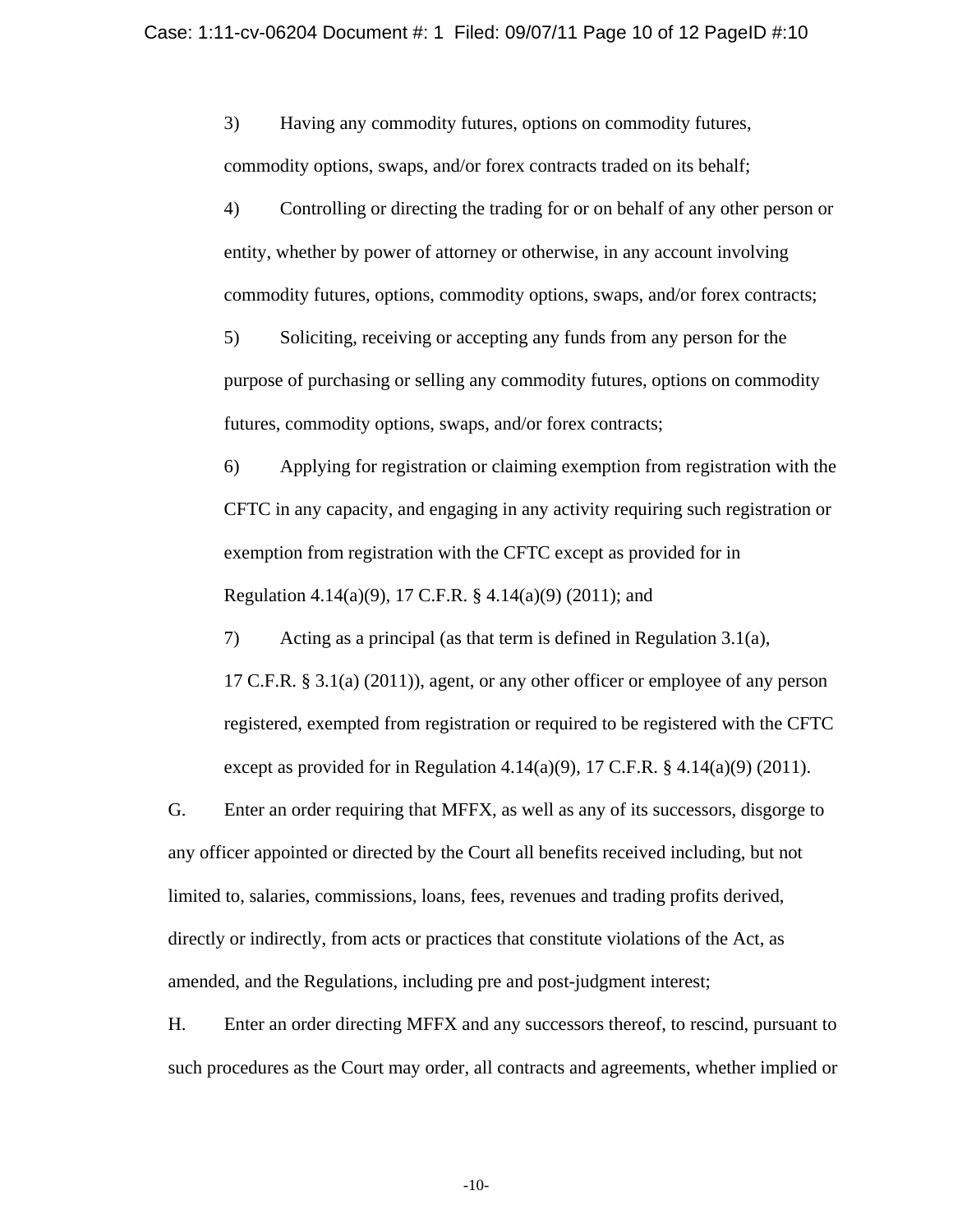express, entered into between it and any of the customers whose funds were received by them as a result of the acts and practices, which constituted violations of the Act, as amended, and the Regulations as described herein;

I. Enter an order requiring MFFX to pay civil monetary penalties under the Act, to be assessed by the Court, in amounts of not more than the greater of: (1) triple its monetary gain for each violation of the Act, as amended, and the Regulations or (2) \$140,000 for each violation committed on or after October 23, 2008;

J. Enter an order requiring MFFX to pay costs and fees as permitted by

28 U.S.C. §§ 1920 and 2412(a)(2) (2006); and

K. Enter an order providing such other and further relief as this Court may deem necessary and appropriate under the circumstances.

Date: September 7, 2011 Respectfully submitted,

 /s/ Jennifer E. Smiley Jennifer E. Smiley COMMODITY FUTURES TRADING COMMISSION 525 West Monroe Street, Suite 1100 Chicago, IL 60661 (312) 596-0530 (312) 596-0714 (facsimile) jsmiley@cftc.gov

 /s/ Joseph A. Konizeski COMMODITY FUTURES TRADING COMMISSION 525 West Monroe Street, Suite 1100 Chicago, IL 60661 (312) 596-0546 jkonizeski@cftc.gov